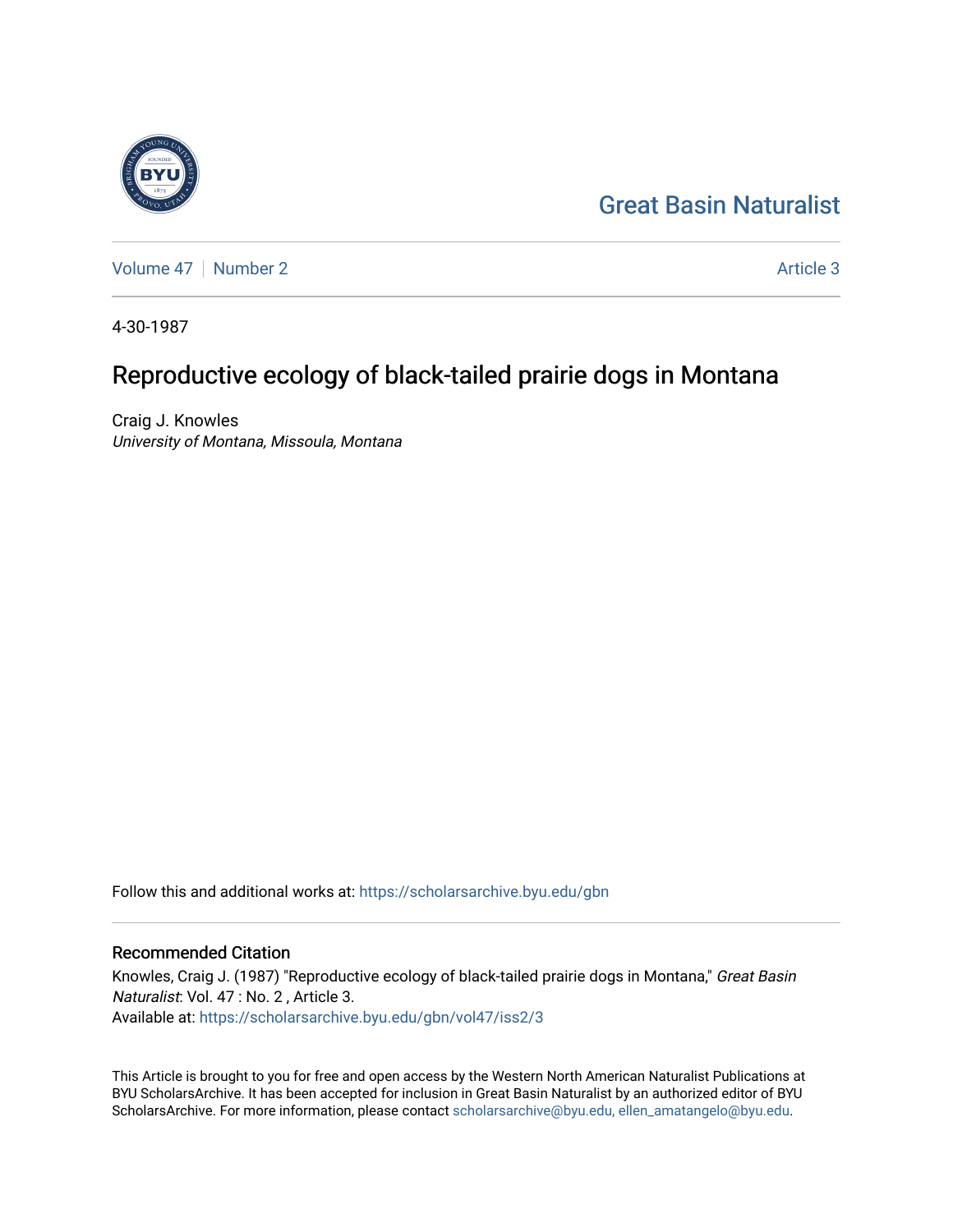### REPRODUCTIVE ECOLOGY OF BLACK-TAILED PRAIRIE DOGS IN MONTANA

Craig J. Knowles<sup>1</sup>

Abstract.—Reproductive ecology of black-tailed prairie dogs (Cijnomys ludovicianus) was studied on the Charles M. Russell National Wildlife Refuge in northeastern Montana (1978-1980 and 1985). Breeding took place from early March through early April in most years. Persistent snow cover and below normal temperatures in February and March of 1978 delayed the start of breeding. Litter size averaged 4.4 but varied significantly among years. Average yearly litter size was correlated  $(r^2 = 0.986)$  with summer (June-September) precipitation prior to the breeding season. Largest average yearly litter size (5.0) followed record precipitation, while the smallest average yearly litter size (3.8) followed extreme drought. More than half the yearling females failed to breed while 88% of the females two years and older bred. Testes weights were greatest early in the breeding season and regressed rapidly during April.

Black-tailed prairie dogs {Cynomys ludovicianus) occur throughout the Great Plains from southern Canada to Texas within an area of great climatic variation. Such climatic varia tion may be expected to influence timing of breeding and possibly reproductive potential of prairie dogs. Various aspects of prairie dog reproductive ecology have been studied over a wide geographic region (Wade 1928, Anthony and Foreman 1951, Anthony 1953, King 1955, Koford 1958, Davis 1966, Tileston and Lechleitner 1966, Foreman 1968, Kerwin 1972, Stockrahm 1979, Garrett et al. 1982, Hoogland 1982a, b). Although many of these studies are of one reproductive season or of a single colony, some variation in timing of breeding and number of young is apparent. Breeding in prairie dogs begins as early as late January in Oklahoma (Anthony and Foreman 1951) and as late as mid-March in North Dakota (Stockrahm 1979). Timing of breeding in prairie dogs could not be altered by manipulating temperature and photoperiod in a labo ratory (Foreman 1968). Females come into estrus for one day only (Hoogland 1982b), and their gestation period is estimated between 32 and 35 days (Anthony and Foreman 1951, Hoogland 1986). Reports of average in-utero litter size have ranged from 4.0 (Smith 1967) to 5.2 (Tyler 1968). My study examined timing of breeding and number of young produced by black-tailed prairie dogs in Montana and sought to determine whether environmental variables might influence these parameters.

# **METHODS**

Prairie dogs were collected at six colonies by shooting in spring of each year from 1978 to 1980 and again in 1985 on the Charles M. Russell National Wildlife Refuge in northeast ern Montana (108°30'W, 47°45'N). Collections were timed to obtain pregnant females or females shortly postpartum. Some presampling in March and early April was needed to establish the onset of breeding in 1978 and 1979. The majority of prairie dogs was col lected during the second and third weeks of April except in 1978 when many individuals were collected in May.

Sex, weight, and total length were recorded for each prairie dog. Lower mandibles were examined and assigned to one of three age groups based on wear of molariform teeth. These groups and criteria for classification were as follows: (1) light wear, cusps showing little or no wear; Stockrahm (1979) found this wear pattern to be characteristic of yearlings (one to two years old); (2) moderate wear, cusps showing definite wear but still very distinct; and (3) great wear, cusps worn enough to be indistinct. According to Stockrahm (1979), considerable overlap occurs in tooth wear between age classes of prairie dogs over two years; thus, the tooth-wear classes are considered only general indications of age. Numbers of embryos or uterine scars were recorded for each necropsied female. A crown-rump measurement was taken for all embryos from 1978 through 1980 but only for

Montana Cooperative Wildlife Research Unit, University of Montana, Missoula, Montana 59812. Present address: FaunaWest Wildlife Consultants, Box 113, Boulder, Montana 59632.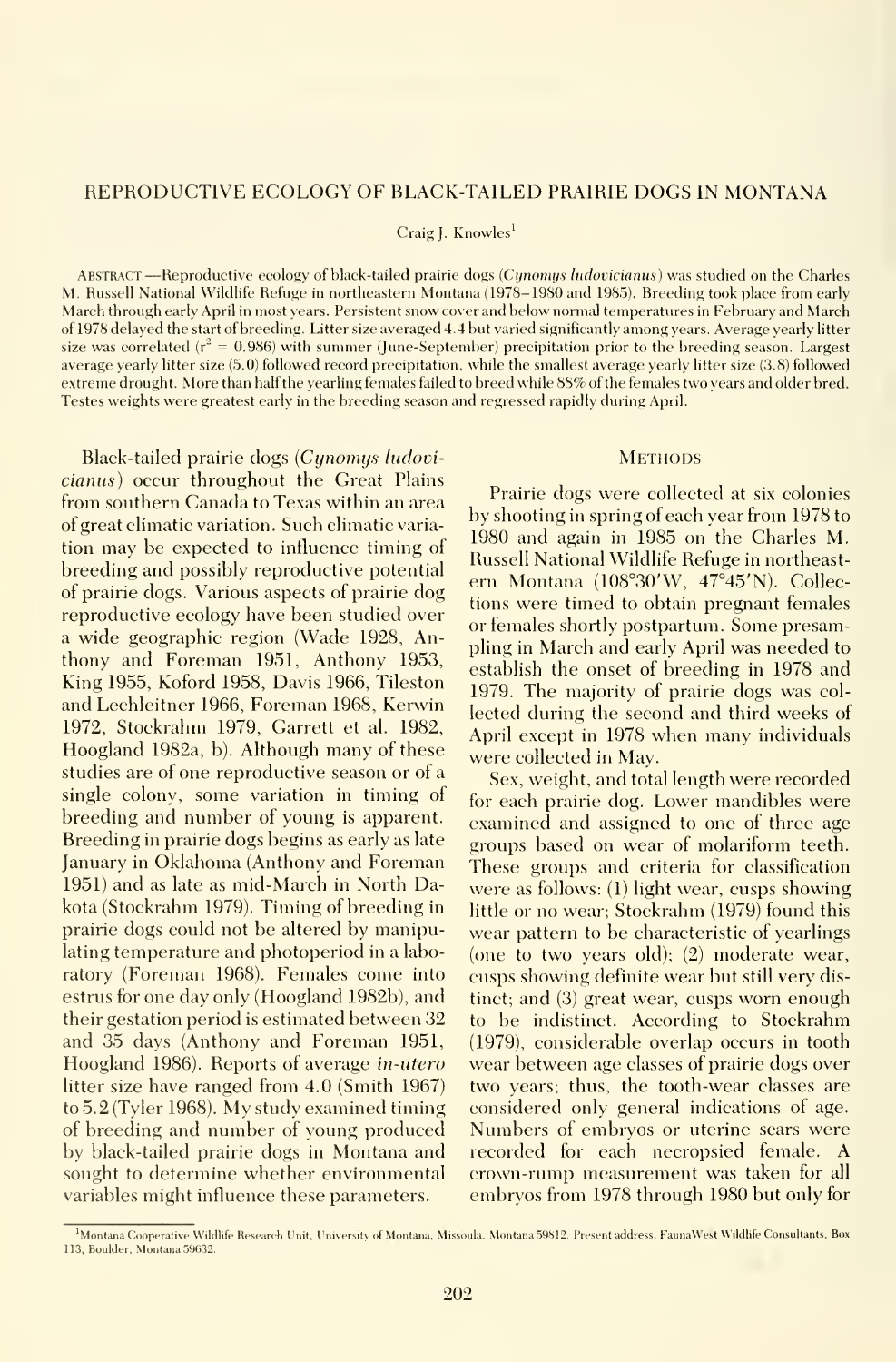|                                               |            | 1978 |           | 1979, 1980, 1985              |                      |           |                |
|-----------------------------------------------|------------|------|-----------|-------------------------------|----------------------|-----------|----------------|
|                                               | Crown-Rump |      | Percent   | Crown-Rump                    |                      | Percent   |                |
| Week                                          | Mean       | SD   | lactating | Mean                          | <b>SD</b>            | lactating |                |
| $1 - 7$<br>$8 - 14$<br>$15 - 21$<br>$22 - 28$ | 12.0       | 10.0 |           | $<$ 5<br>27.6<br>39.9<br>46.4 | 15.8<br>21.2<br>12.5 | 23<br>68  | 60<br>13<br>22 |

Table 1. Average crown-rump measurements (mm) and percentage of lactating females by week of collection during April 1978, and the years 1979, 1980, and 1985 combined.

TABLE 2. Summary of reproductive parameters for female prairie dogs collected on the Charles M. Russell National Wildlife Refuge, Montana.

|       |     | Percent        | <b>Breeding females</b> |     | All females |     |
|-------|-----|----------------|-------------------------|-----|-------------|-----|
| Year  |     | breeding       | $\overline{X}$ Embryos  | SD  | X Embryos   |     |
| 1978  |     | 63             |                         |     | 2.7         | 2.3 |
| 1979  | 58  |                | 5.0                     |     | 3.6         | 2.6 |
| 1980  | 46  | $\overline{4}$ |                         | 0.8 | 2.8         | 1.8 |
| 1985  | 39  |                |                         | 1.0 | 2.8         | 2.2 |
| Total | 190 |                |                         |     | 3.0         | 2.3 |

a single embryo of each litter in 1985. Testes were weighed to the nearest 0.1 g for animals collected from 1978 through 1980.

A one-way ANOVA was used to test for variation of litter sizes among vears, litter sizes among tooth-wear classes, and weights of males and females among years. Chi-square test of homogeneity was used to test for differences in proportions of breeding females among years and among tooth-wear classes. Differences in weights and lengths between males and females were tested for significance with a Students t-test. Iterative correlation coefficients were calculated to determine the time period prior to breeding that precipitation most closely correlated with yearly average litter size. Similar calculations were also made to determine the relationship of body weight with precipitation for male prairie dogs collected in April. Females were excluded from this analysis because weights of embryos were not subtracted from their body weight.

### **RESULTS**

A total of 367 prairie dogs (198 females, 169 males,  $P > 0.10$ ,  $X^2 = 2.292$ , 1 d.f.) was collected between 11 March and 27 May. Lactating females were collected as early as 17, 13, and 14 April in 1979, 1980, and 1985, respectively. In 1978 no lactating females were collected up to 21 April, but collections were not resumed until 13 May, at which time lactating females predominated in the collection. Small embryos (less than 5 mm crown-rump) were noted in the collection as late as 19 April 1978, 17 April 1979, 13 April 1980 and 1985. These data suggest that breeding started as early as the second week of March and continued into early April. Breeding appeared to be delayed in 1978 (Table 1). Average crown-rump measurements were smaller for embryos taken during the third week of April in 1978 compared to other years.

The first detected emergence dates for young were 11, 2, and 1 June for 1978, 1979, and 1980, respectively. No comparable observations were available for 1985. An average of 44 days elapsed between earliest parturition date and first emergence date for these vears. In 1977 I observed young above ground on 24 May, and S. Olson (personal communication) reported young up on 14 May in 1981, suggesting that breeding may have taken place even earlier during those two years. Variation in timing of breeding among years appeared to be related to temperature and snow cover during February and March. These two months in 1977 and 1981 were extremely mild, with only sporadic snow cover and mean temperatures around  $2C$  (U.S. Dept. of Commerce, Roy 24 NE). In contrast, total snowfall in the winter of 1978 exceeded 2 m, snow remained on the ground until early April, and the mean temperature was  $-5C$  for those two months. Although mean temperature during February and March 1979 was similar to 1978,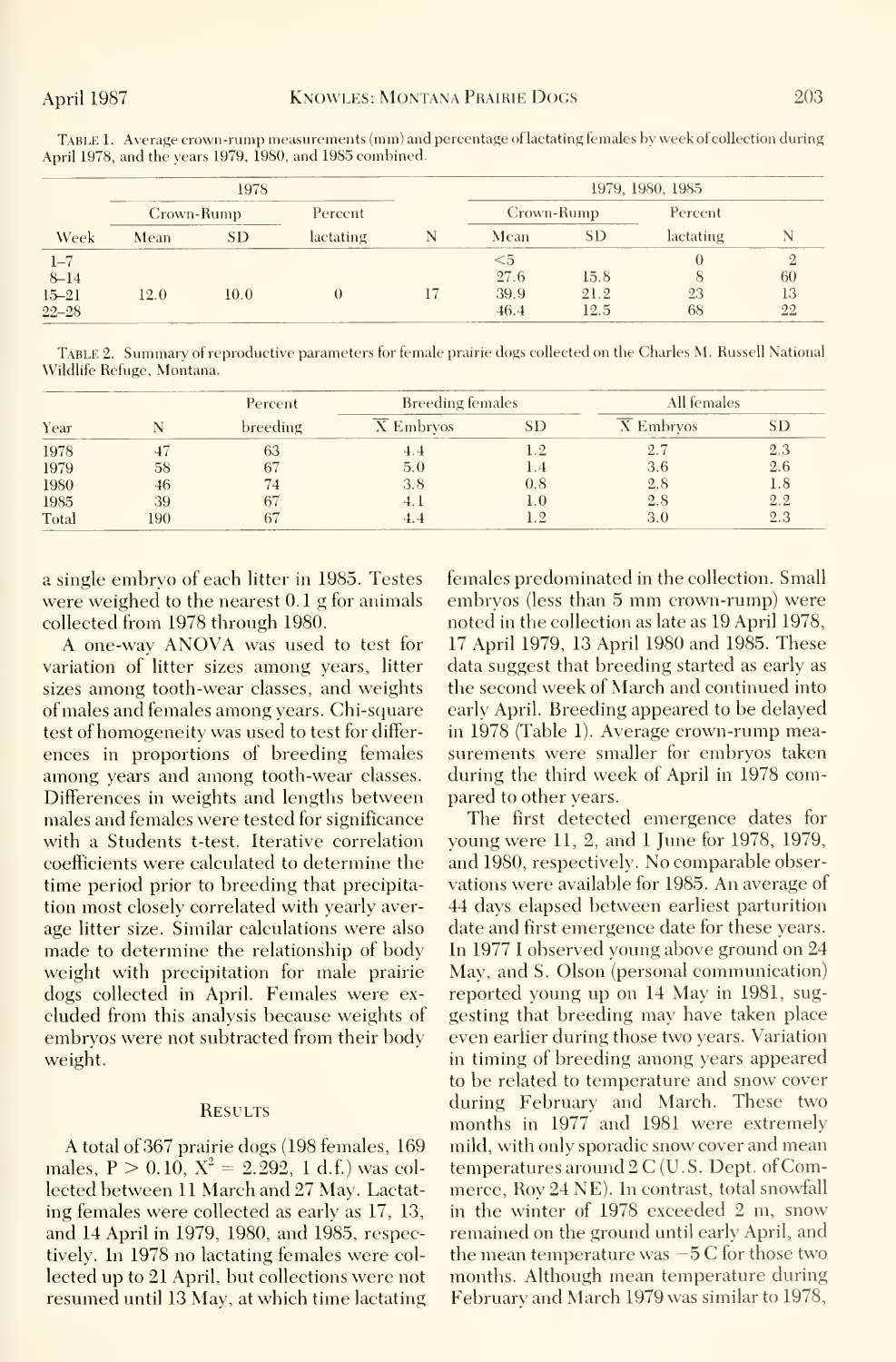| Tooth-<br>wear             | Percent         | Breeding $99$ |            | All $99$          |                   |                |                | Wear-class distribution $(\%)$ |                |
|----------------------------|-----------------|---------------|------------|-------------------|-------------------|----------------|----------------|--------------------------------|----------------|
| class                      | <b>breeding</b> | X Embryos     | SD.        | X Embryos         | SD <sub>1</sub>   | 1978           | 1979           | 1980                           | 1985           |
| Light<br>Moderate<br>Great | 40<br>85<br>94  | 4.4<br>4.2    | 1.2<br>1.3 | 1.9<br>3.8<br>3.6 | 2.4<br>1.9<br>1.9 | 53<br>30<br>16 | 50<br>26<br>24 | 44<br>40<br>16                 | 21<br>56<br>23 |

Table 3. Comparison of female reproductive parameters by tooth-wear class together with percentage wear-class distribution by year for 181 females.

TABLE 4. Percentage of pregnant females examined by year with one or more resorbed embryos together with percentage of embryos resorbed.

| Year  | N  | Percent pregnant<br>resorbing embryos | Percent<br>resorbed embryos |
|-------|----|---------------------------------------|-----------------------------|
| 1978  | 20 | 30                                    | 6.2                         |
| 1979  | 21 | 24                                    | 4.6                         |
| 1980  | 28 | 21                                    | 5.6                         |
| 1985  | 26 | 23                                    | 7.1                         |
| Total | 95 | 24                                    | 5.9                         |

snowfall was less and the snow melted off earlier; 1980 and 1985 were intermediate to these extremes.

Approximately two-thirds of all females collected had bred. The distribution of breeding females among years was homogeneous ( $P >$ 0.75,  $X^2 = 1.169$ , 3 d.f.) (Table 2). Litter size averaged 4.4 (SD  $\pm$  1.2, range 1-8) but varied among years (P < 0.005, F = 7.4, 127 d.f.) (Table 2). Average vearly litter size ranged from 5.0 in 1979 to 3.8 in 1980. Record precipitation occurred in 1978 (57.1 cm), while drought conditions existed on the study area in 1979 and 1980 (27.6 and 22.2 cm for 1979 and 1980, respectively, U.S. Dept. of Commerce, Roy 24 NE). Average litter size was best correlated with summer (June-September) precipitation of the previous year ( $r^2 =$ 0.986) but showed little correlation with latefall/winter (November-March) precipitation  $(r^2 = 0.004)$ . Number of embryos produced by all females averaged 3.0 and showed less variation among years than did average yearly litter size (embryos/breeding female).

The distribution of breeding females was not homogeneous among tooth-wear classes  $(P < 0.005, X^2 = 48.620, 2 d.f.)$  (Table 3). Only 40% of the females showing light tooth wear had bred. Among the females showing great tooth wear, 94% had bred. Average litter size did not vary (P > 0.25, F = 0.9, 119 d.f.) among tooth-wear classes, although there was a tendency for younger animals to have larger

litters. However, because of low pregnancy rate, the average number of embryos per female in the light tooth-wear class was only about half that of the other two wear classes.

Evidence of post-implantation mortality (resorption) was found each year. Resorbing embryos were found in nearly a quarter of the pregnant females (Table 4), and 5.9% of the embryos were lost. Of the 23 pregnant females found to be resorbing embryos, only two were resorbing more than one. In 1985 one female was resorbing all three embryos, and another was resorbing two of three embrvos.

Average total length of males ( $\overline{X}$  = 383.7, SD  $\pm 26.3$  mm) was greater (P < 0.001, t = 5.966, 356 d.f.) than that for females  $(X =$ 369.0, SD  $\pm 20.4$  mm). However, no difference was noted ( $P > 0.50$ ,  $t = 0.415$ , 283 d.f.) in average weight of females  $(\overline{X} = 810.8, SD)$  $\pm$  145.0 g) and males ( $\overline{X}$  = 803.5, SD  $\pm$  146.4 g) collected during April. This may be accounted for by the fact that many females were pregnant at the time of collection. Weights of both females and males taken during April varied among years (females,  $P \n\leq$ 0.05,  $F = 3.1$ , 166 d.f.; males,  $P > 0.05$ ,  $F =$ 2.4, 117 d.f.). Weights of males were most closely correlated ( $r^2 = 0.627$ ) with precipitation from June through October of the previous year.

Average testes weight was greatest during March ( $\overline{X}$  = 3.45, SD  $\pm$  2.32 g, N = 12) and declined through April ( $\overline{X} = 0.59$ ,  $SD \pm 0.42$ g, N = 93) and May ( $\overline{X}$  = 0.38, SD ± 0.26 g,  $N = 18$ ). Of the five male prairie dogs collected during the month of March that were assigned to the light tooth-wear class, only two had testes weights exceeding 1.0 g. Testes weights of older males collected during this month averaged 5.0 g, suggesting that many younger males may not participate in breeding. Testes of nearly all males collected in April were held abdominally.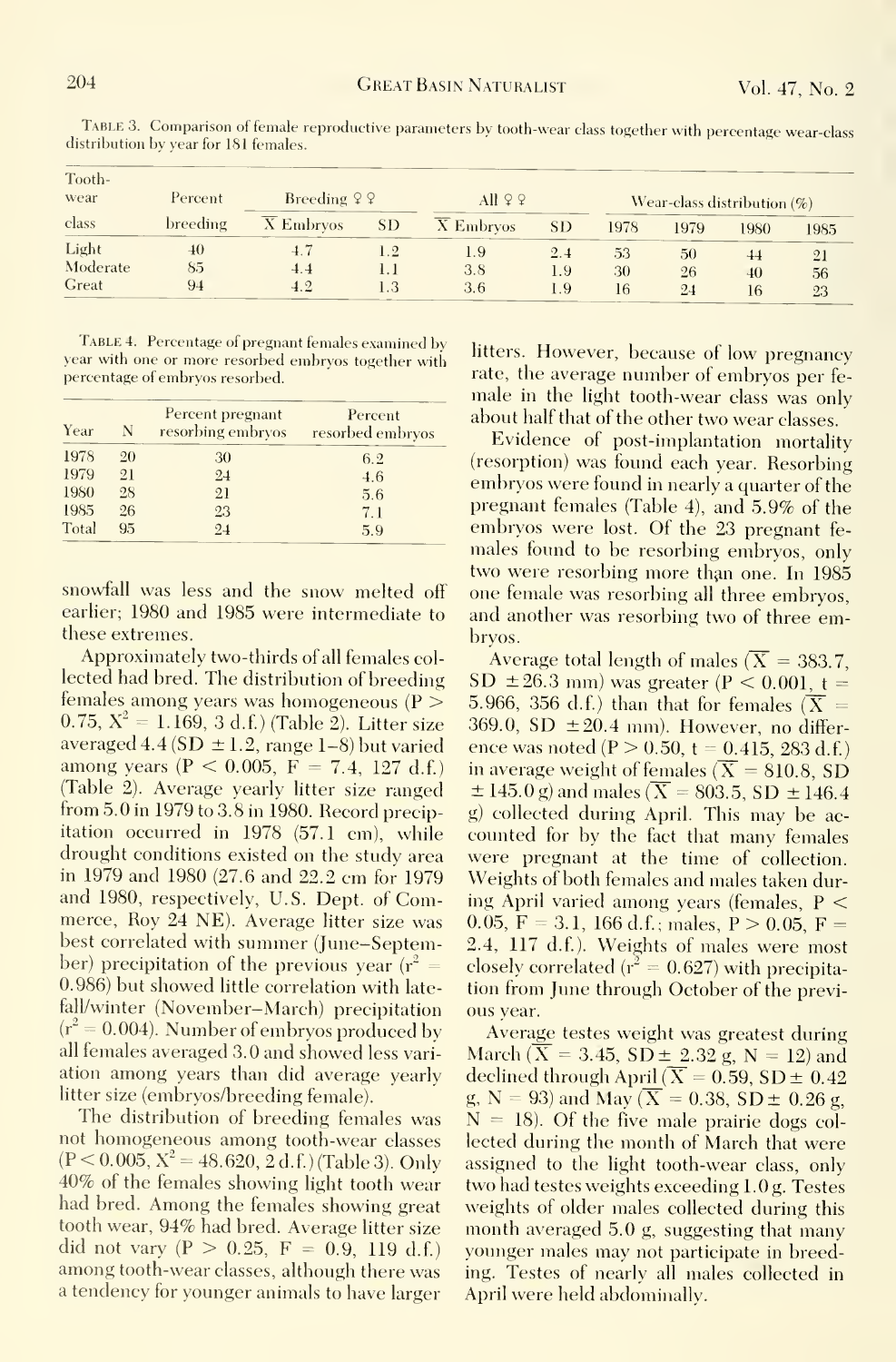Timing of breeding in prairie dogs has been variously reported to take place from January through March and appears to occur later with increasing latitude (Johnson 1927, Wade 1928, Anthony and Foreman 1951, King 1955, Koford 1958, Davis 1966, Tileston and Lechleitner 1966, Tyler 1968, Stockrahm 1979). Breeding took place over an extended period from early March to early April during this study. King (1955) and Tileston and Lechleit ner (1966) noted that breeding occurred over a one- to two-week period. Although Fore man (1968) found that timing of breeding in female black-tailed prairie dogs could not be altered by manipulating temperature and photoperiod, it was apparent in my study that prairie dogs bred later in 1978 as a result of persistent snow cover during March of that year. Time between birth and emergence of young has been estimated at 56 days by Anthony and Foreman (1951), 45 days by King (1955), 32 to 39 davs by Tileston and Lechleit ner (1966), and 43^4 days by Hoogland (1986).

Litter size varied considerably among years and appeared to be influenced by precipitation from the previous year, which may also influence body weight of prairie dogs in April. Reproductive failure has been reported to oc cur in Townsend's ground squirrels {Spermophilus townsendii) under drought conditions in Idaho (BLM, U.S. Dept. Interior 1979). Reports of average in-utero litter size range from 4.0 to 5.2 (Johnson 1927, Wade 1928, Anthony and Foreman 1951, Koford 1958, Tileston and Lechleitner 1966, Tyler 1968) with no apparent geographical trend. The influence of yearly climatic conditions on litter size may account for this.

Despite the varying climatic conditions during this study and the resulting wide range in average litter size among years, the proportion of females breeding among years re mained fairly constant with about two-thirds of the females breeding each year. Wade (1928) reported breeding in 74% of 68 female prairie dogs, and Anthony and Foreman (1951) found 73% of 15 wild-caught females to have bred. My data show that only 40% of the light tooth-wear class (i.e., yearlings) females had bred, whereas most of the females in the two older age classes had bred. King (1955) reported no breeding by yearling females, and Tileston and Lechleitner (1966) found only one breeding yearling female. During another segment of my study involving live trapping and marking (Knowles 1982), <sup>I</sup> did not document breeding of yearlings in 27 cases in two colonies over two breeding sea sons. However, Koford (1958) reported about one-third of the yearling females he collected in Colorado had bred. Stockrahm (1979) found the majority of yearlings in two colonies bred, but in two other colonies very few bred. Garrett et al. (1982) found breeding in yearlings to vary between colonies and years. Evidently breeding in yearling females is highly vari able.

Resorption of embryos was <sup>a</sup> common oc currence each year. Despite some variation among years in both percent of females re sorbing embryos and the percent post-implantation mortality, this did not appear to be related to environmental factors. Anthony and Foreman (1951) found evidence of resorption in 3 of 13 (23%) pregnant females and suggested that resorption in prairie dogs may be common.

Testes of most males were in regression at least two weeks before the breeding season terminated. Anthony (1953) found peak testes weight to correspond with the beginning of estrus in females and that regression of acces sory sex glands lagged behind the testes, sug gesting that males are capable of breeding as long as mobile sperm are present. My data indicated that many yearling males may not attain sexual maturity. Anthony (1953) found that young raised in a laboratory attained sex ual maturity a month after older adults. Yearling males were reported not to participate in breeding in a studv conducted by Hoogland (1982a).

#### **ACKNOWLEDGMENTS**

This research was funded by the U.S. Fish and Wildlife Service, Refuge Division. <sup>I</sup> thank Dr. B. O'Gara for technical advice and guidance in all phases of this study, S. Gieb, R. Gumtow, P. Knowles, S. Schmidt, D. Schuster, and C. Stoner for field assistance, and Drs. B. O'Gara and J. Ball for manuscript review.